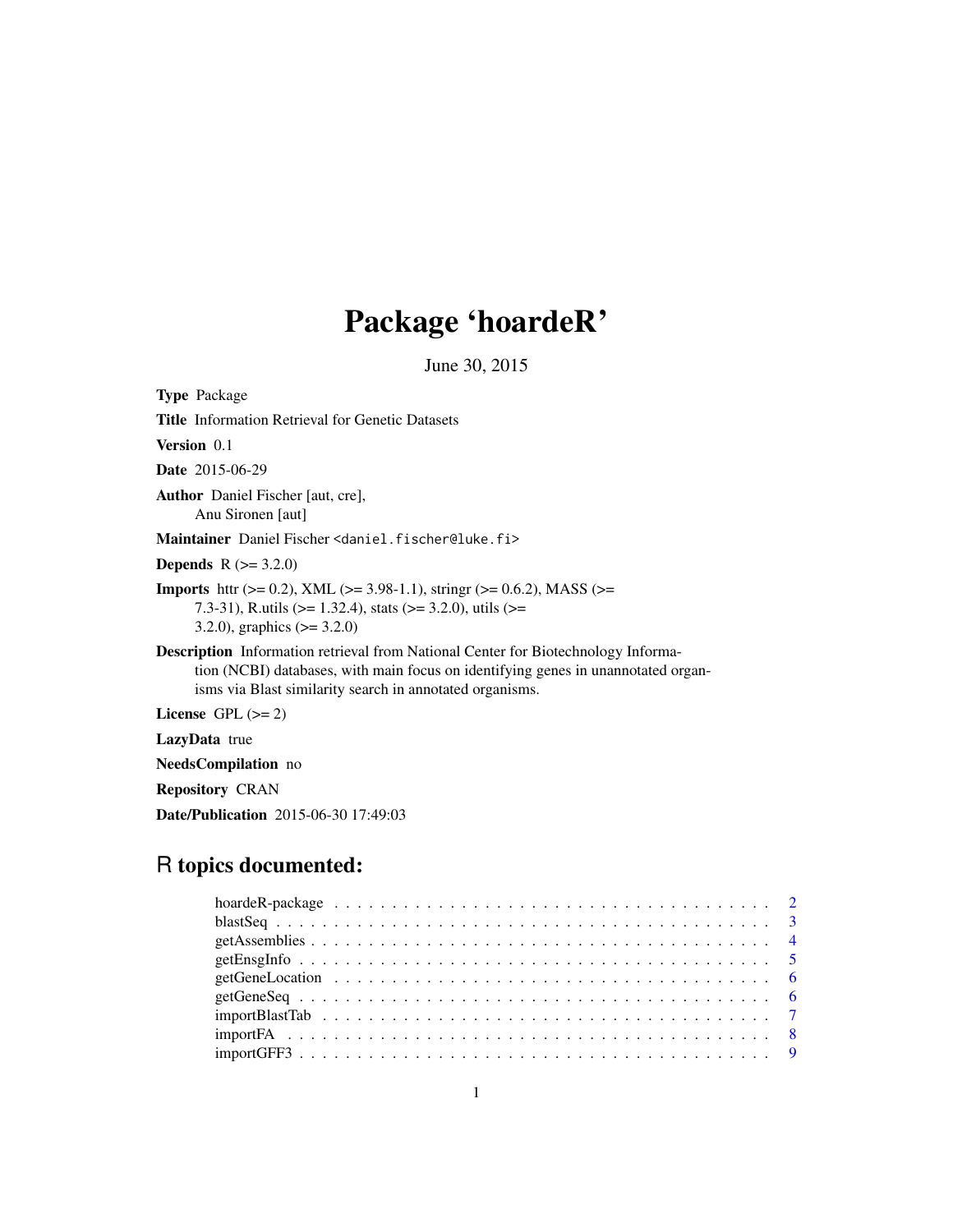# <span id="page-1-0"></span>2 hoardeR-package

| Index | 21 |
|-------|----|
|       |    |
|       |    |
|       |    |
|       |    |
|       |    |
|       |    |
|       |    |
|       |    |
|       |    |
|       |    |
|       |    |
|       |    |
|       |    |
|       |    |
|       |    |

hoardeR-package *Collect and Retrieve Annotation Data for Various Genetic Data.*

# Description

The hoardeR package is designed for collecting, retrieving and transforming data from various sources. The current main focus is on setting up a connection to the NCBI Blast service. Also, the gene information for Ensemble Genes can be retrieved from NCBI. Methods for visualizing the results are currently under development. The latest 'night-build' of the package can be retrieved from

https://github.com/fischuu/hoardeR

# Details

| Package:  | hoardeR    |
|-----------|------------|
| Type:     | Package    |
| Version:  | 0.1        |
| Date:     | 2015-06-29 |
| License:  | GPL        |
| LazyLoad: | yes        |

#### Author(s)

Daniel Fischer, Anu Sironen

Maintainer: Daniel Fischer <daniel.fischer@luke.fi>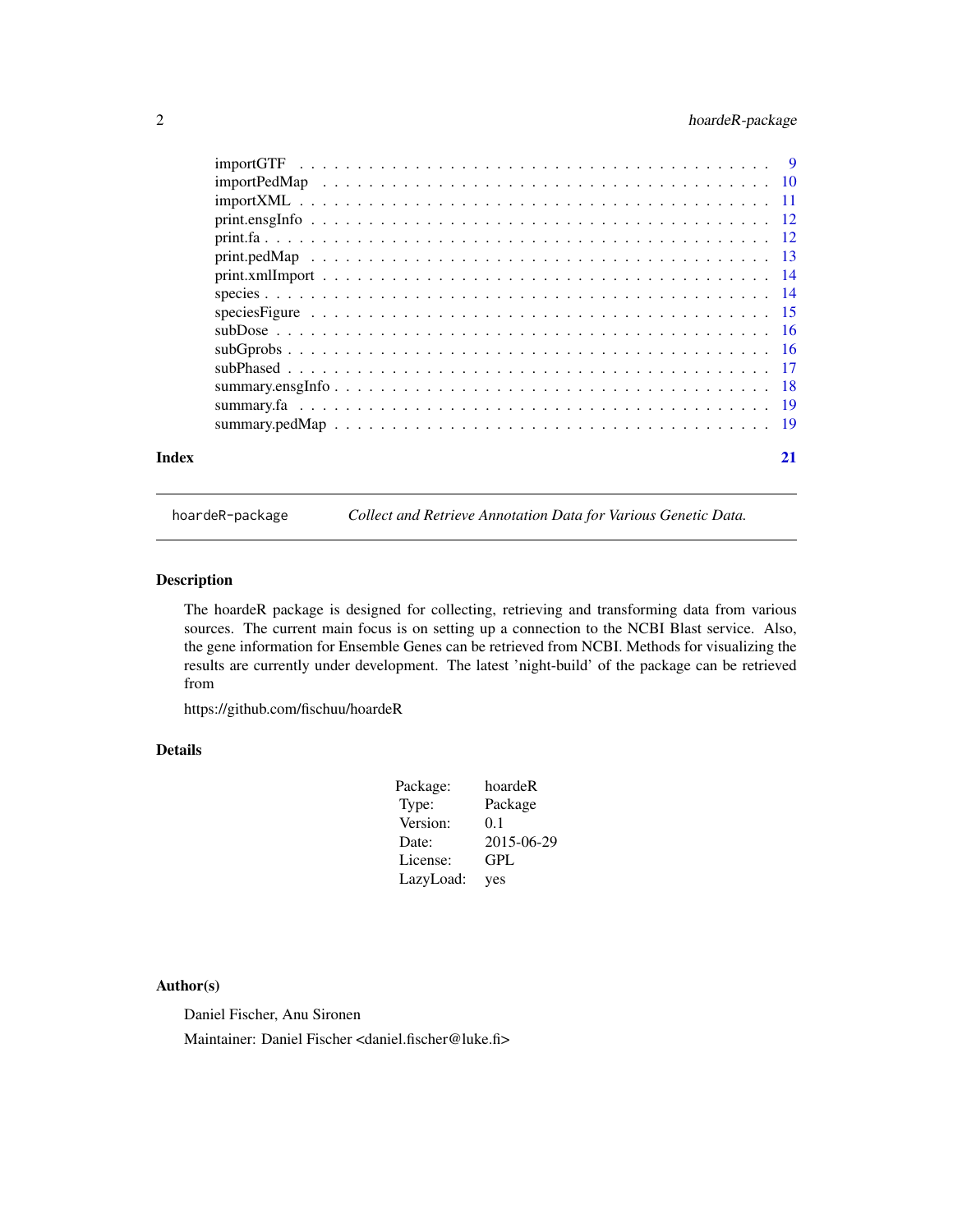<span id="page-2-0"></span>

This function sends genomic sequences to the NCBI Blast service.

# Usage

```
blastSeq(seq, n_blast=20, delay_req=3, delay_rid=60, email=NULL,
         xmlFolder=NULL,logFolder=NULL, keepInMemory=TRUE,
         database="chromosome", verbose=TRUE, createLog=FALSE)
```
#### Arguments

| seg          | The fasta sequence that should be blasted.                  |
|--------------|-------------------------------------------------------------|
| n_blast      | Amount of parallel blast requests, in case seq is a vector. |
| delay_req    | Seconds between the single Blast requests.                  |
| delay_rid    | Seconds between the single result requests.                 |
| email        | User email, required information from NCBI (String).        |
| xmlFolder    | Path to the result folder.                                  |
| logFolder    | Path to the log folder.                                     |
| keepInMemory | Logical, shall the results be kept in the memory.           |
| database     | The NCBI database to use.                                   |
| verbose      | Shall the program give extensive feedback.                  |
| createLog    | Create log files, needed for continuing a crashed program.  |

#### Details

This function sends fasta sequences to the NCBI blast service. The defaults for the delays are required by NCBI and must not be smaller than the default values. Also, NCBI asks the user to provide an email address.

The input seq can be a vector of strings. In that case the sequences are one after another processed. The option n\_blast sets then the upper threshold of how many blast requests are send to the NCBI Blast service at a time and kept running there parallel. It is here in the users obligation not to misuse the service with too many parallel requests.

The xmlFolder parameter specifies the folder to where the XML results will be stored. In case the folder does not exist, R will create it.

For larger projects this option is advisable, as large projects can easily flood the memory.

In case the option keepInMemory is set to TRUE the Blast results will be kept in memory, otherwise they will be just written to the HDD, given the xmlFolder. Especially if many sequences are send to NCBI it is recommended not to keep the result in the memory.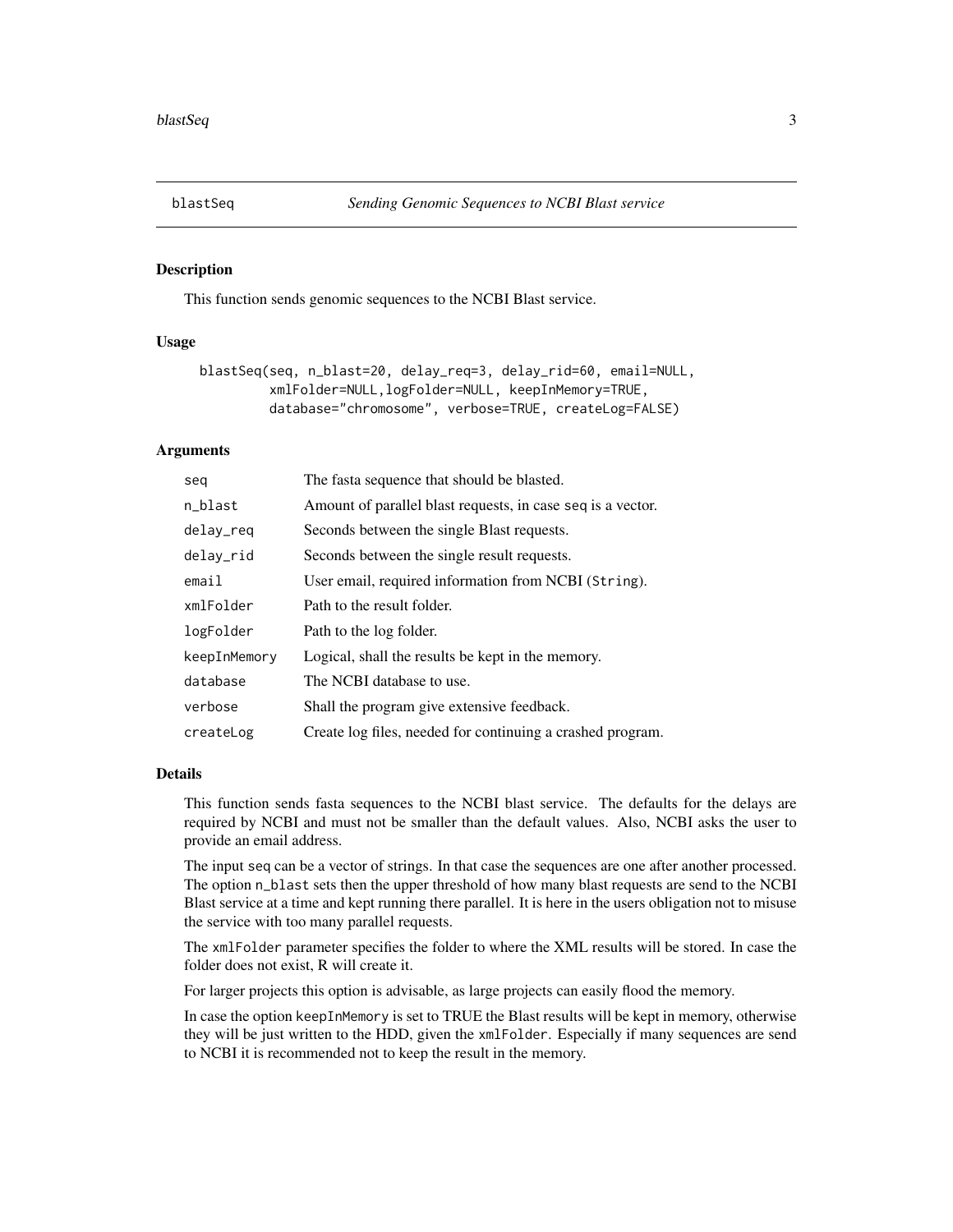<span id="page-3-0"></span>If log files should be written (createLog=TRUE) a log path should be given in logPath. However, if a xmlPath is given and the option createLog=TRUE is set, then the log folder will be automatically created in the parental folder of the xmlFolder and is called hoardeRlogs. Setting the option createLog=TRUE is required to continue crashed blast runs.

# Value

An xml file that contains the the NCBI result.

# Author(s)

Daniel Fischer

#### Examples

```
## Not run:
blastSeq("ACGTGCATCGACTAGCTACGACTACGACTATC")
```
## End(Not run)

getAssemblies *Extracting Assemblies.*

#### Description

This function extracts the assemblies from an xml object.

#### Usage

```
getAssemblies(xml)
```
#### Arguments

xml An xml object.

#### Details

This function extracts the information from an imported xml object.

#### Value

A matrix.

#### Author(s)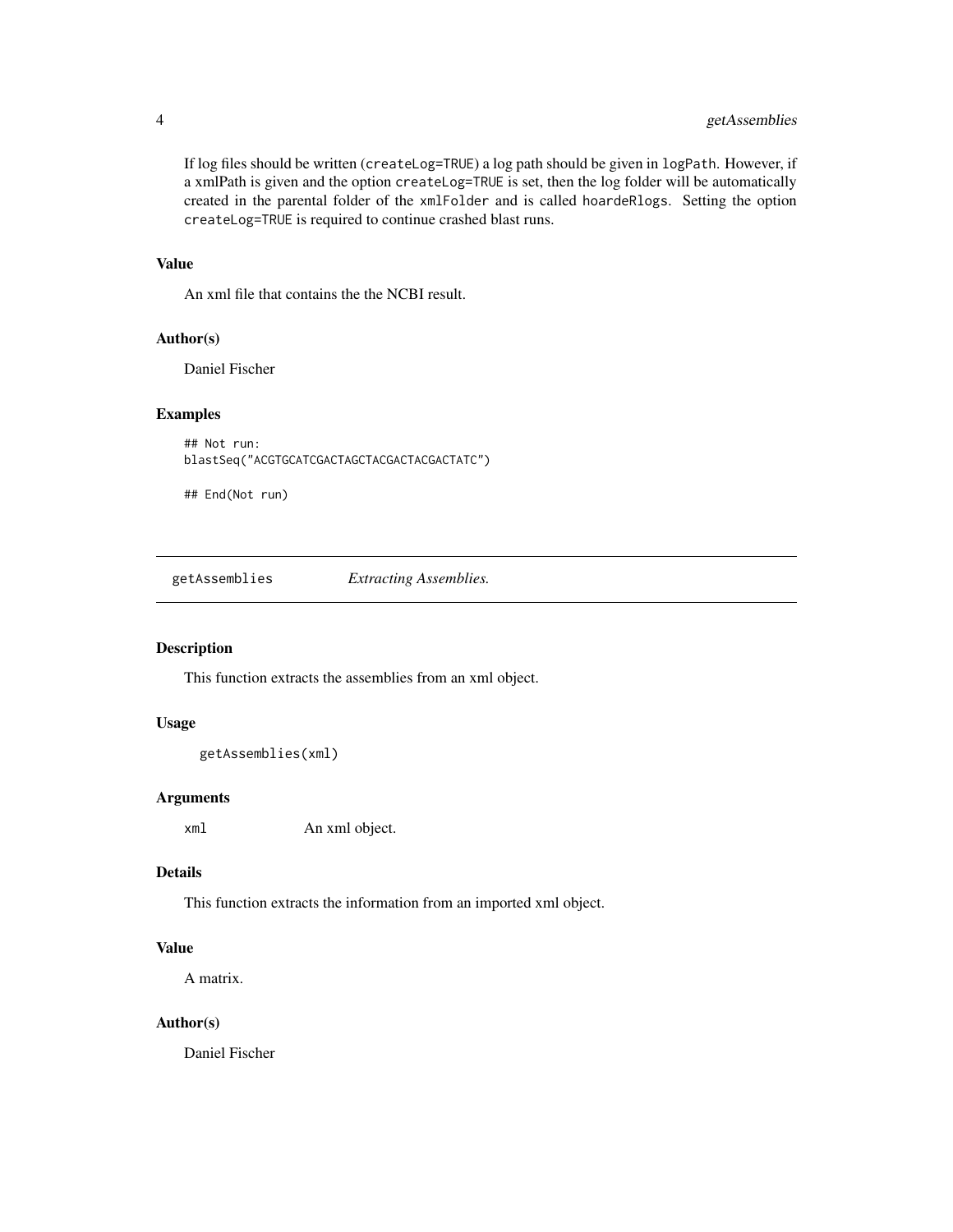# <span id="page-4-0"></span>getEnsgInfo 5

#### Examples

## Not run: getAssemblies(xml)

## End(Not run)

getEnsgInfo *Retrieve Gene Information From The NCBI Database.*

# Description

This function retrieves for a given Ensemble Number the corresponding information from the NCBI database.

# Usage

getEnsgInfo(ensg)

#### Arguments

ensg Ensemble ID.

#### Details

This function retrieves for a given Ensemble Number the corresponding information from the NCBI database. The object ensg can also be a vector of Ensemble IDs.

# Value

A matrix with information.

# Author(s)

Daniel Fischer

# Examples

```
## Not run:
ensg <- c("ENSG00000174482", "ENSG00000113494")
getEnsgInfo(ensg)
```
## End(Not run)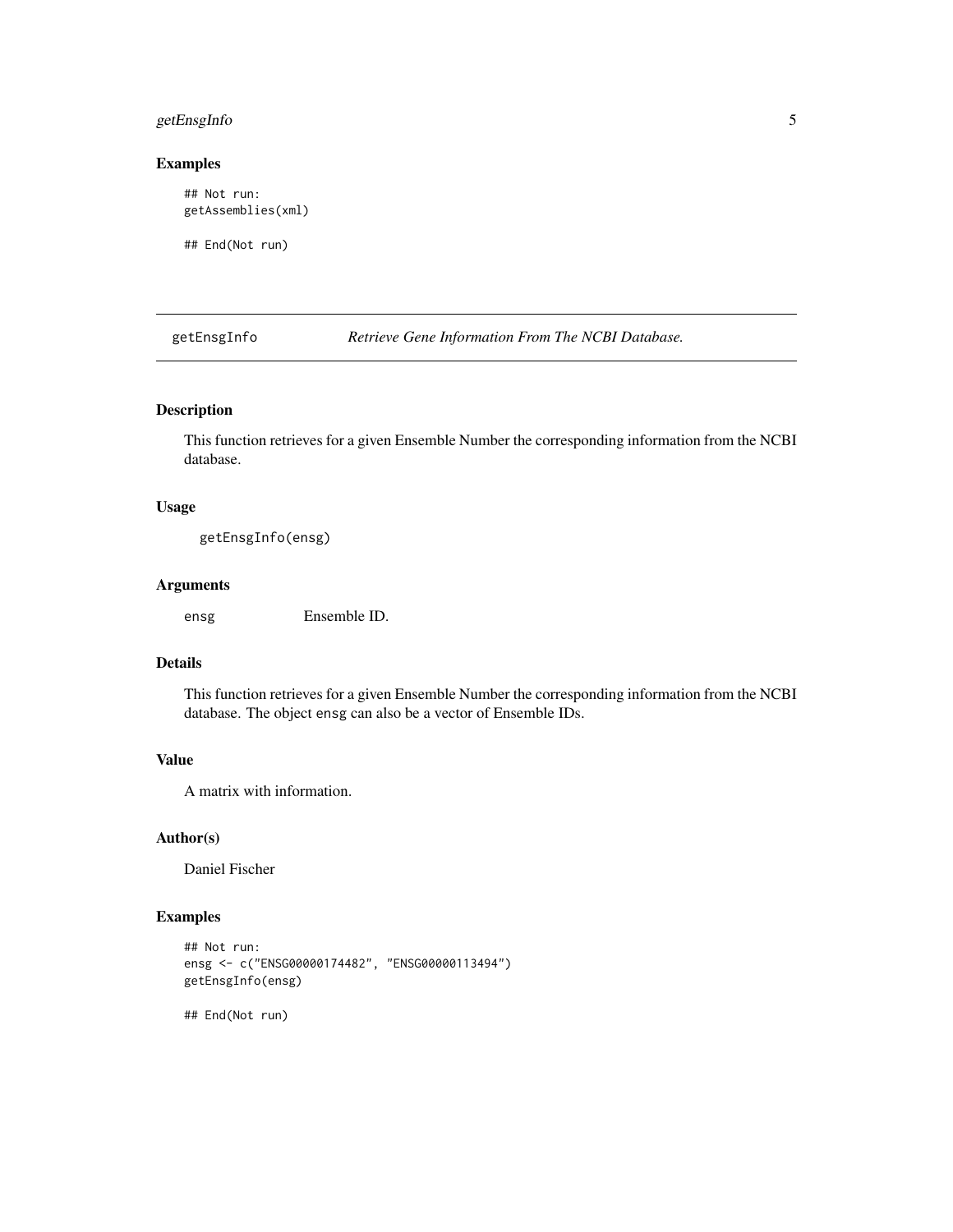<span id="page-5-0"></span>getGeneLocation *Extracting Gene Locations.*

# Description

This function extracts the gene locations from an imported gtf or gff3 file.

#### Usage

```
getGeneLocation(gtf)
```
#### Arguments

gtf An imported gtf object.

#### Details

This function extracts the information from an imported gtf object.

# Value

A matrix.

# Author(s)

Daniel Fischer

# Examples

```
## Not run:
getGeneLocation(gtf)
```
## End(Not run)

getGeneSeq *Extracting a gene sequence from NCBI database.*

# Description

This function retrieves a gene sequence from the NCBI database.

#### Usage

getGeneSeq(chr, start, end, organism)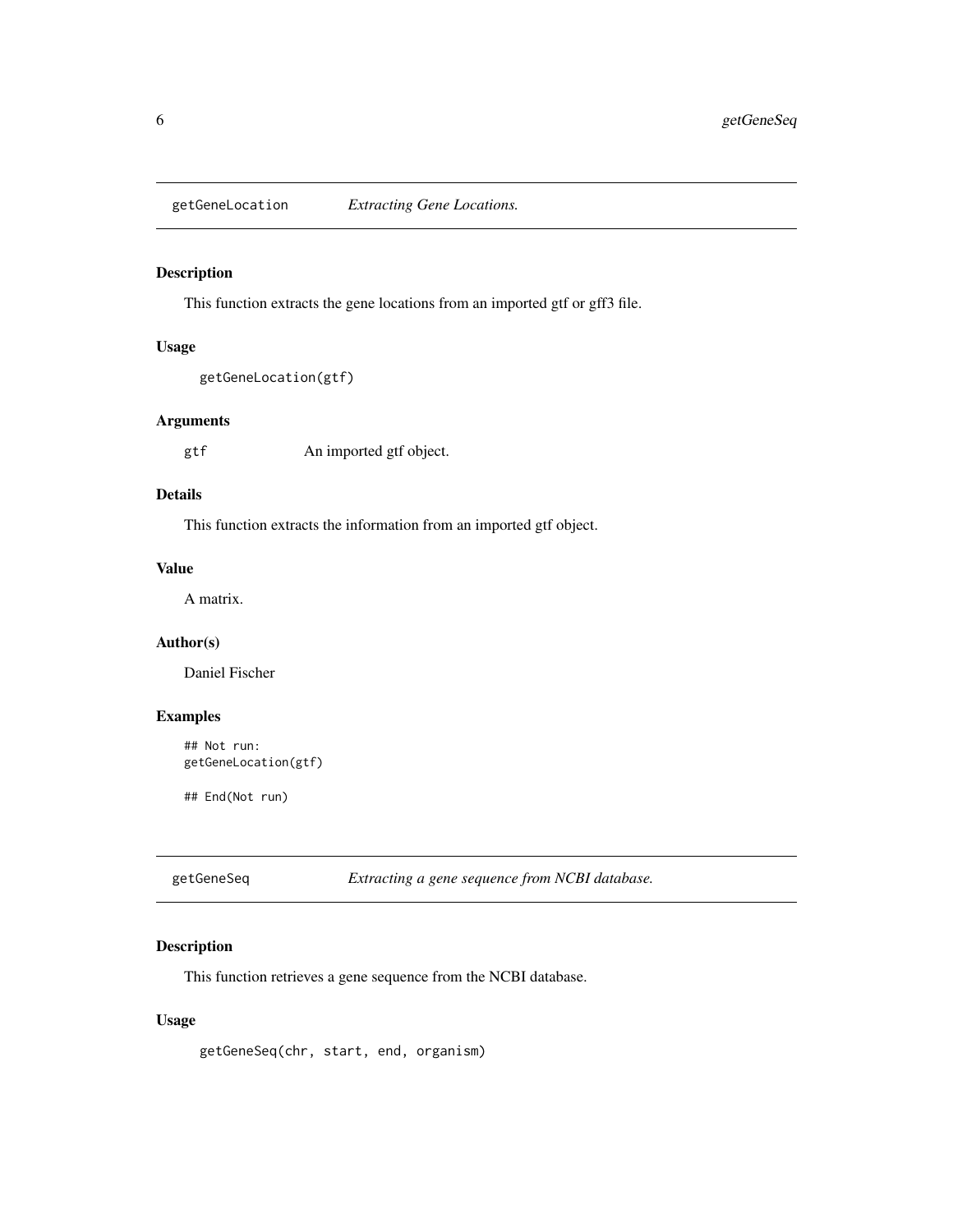# <span id="page-6-0"></span>importBlastTab 7

#### Arguments

| chr      | Chromosome number, numeric/string |
|----------|-----------------------------------|
| start    | Start position, numeric           |
| end      | End position, numeric             |
| organism | Name of the organism, string      |

# Details

Extracting a gene sequence from NCBI database.

#### Value

A string that contains the genomic sequence.

# Author(s)

Daniel Fischer

# Examples

```
## Not run:
# Extracting for Sus Scrofa, build version 3:
getGeneSeq(1,2134,14532,"susScr3")
```
## End(Not run)

importBlastTab *Import a Tab Delimited Blast Output File*

# Description

This function imports a tab delimited blast output.

#### Usage

```
importBlastTab(file)
```
# Arguments

file File name of the file.

# Details

This function imports a tab delimited blast output file, currently the same as read.table

# Value

A data frame containing the columns of the file.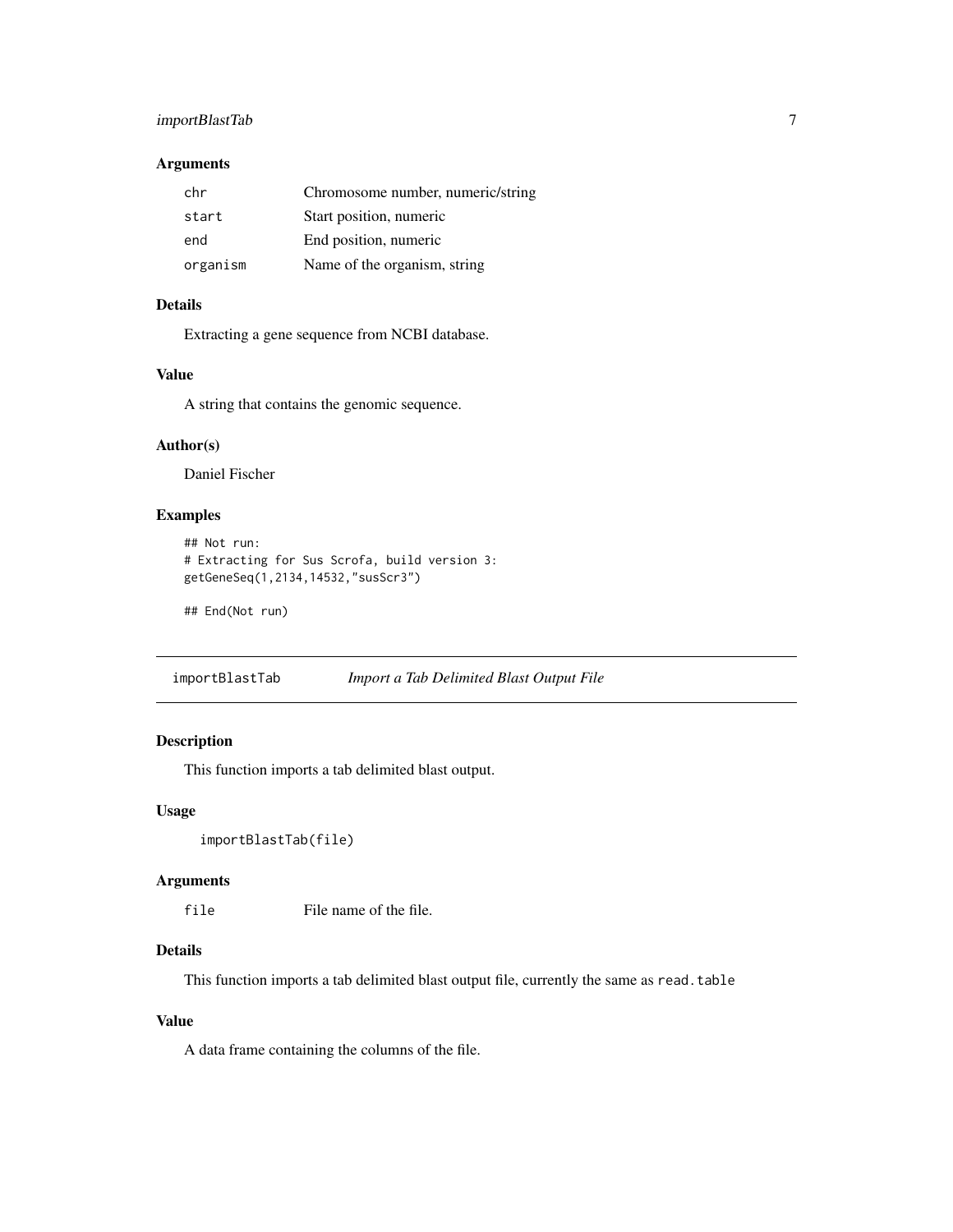#### <span id="page-7-0"></span>Author(s)

Daniel Fischer

importFA *Importing a Fasta File.*

# **Description**

This function imports a standard fasta file.

# Usage

importFA(file)

#### Arguments

file Specifies the filename/path.

#### Details

This function imports a standard fasta file. It assumes that label and sequence lines are alternating, meaning in the odd lines is the sequence name given, starting with > and in the even rows are the corresponding sequences.

# Value

An object of class fa containing the sequences. The names coorespond to the sequence names given in the fasta file.

#### Author(s)

Daniel Fischer

#### See Also

[print.fa](#page-11-1), [summary.fa](#page-18-1)

#### Examples

```
## Not run:
importFA(file="myFasta.fa")
```
## End(Not run)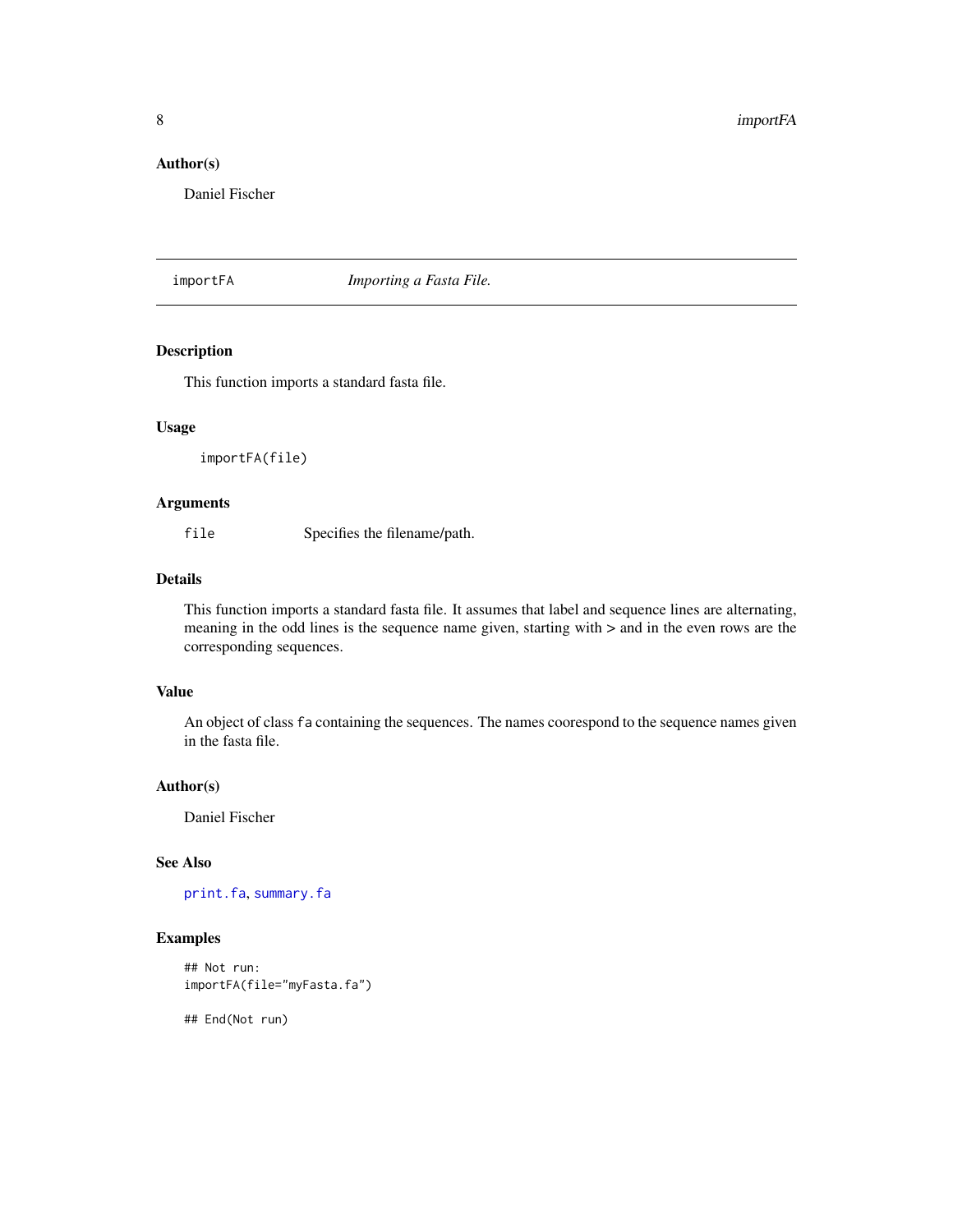<span id="page-8-0"></span>

This function imports a gff3 file.

# Usage

importGFF3(gff)

#### Arguments

gff File name of the gff3 file

# Details

This function imports a gff file and splits the last column which is usually tricky to handle as the order of the variables is not always the same.

#### Value

A data frame containing the columns of the gtf file, including the splitted last column.

# Author(s)

Daniel Fischer

importGTF *Import a GTF File*

# Description

This function imports a gtf file.

# Usage

 $import$ GTF(gtf, skip = 0, nrow = -1)

#### Arguments

| gtf  | File name of the gtf file. |
|------|----------------------------|
| skip | Rows to skip from the top. |
| nrow | Total amount of rows read. |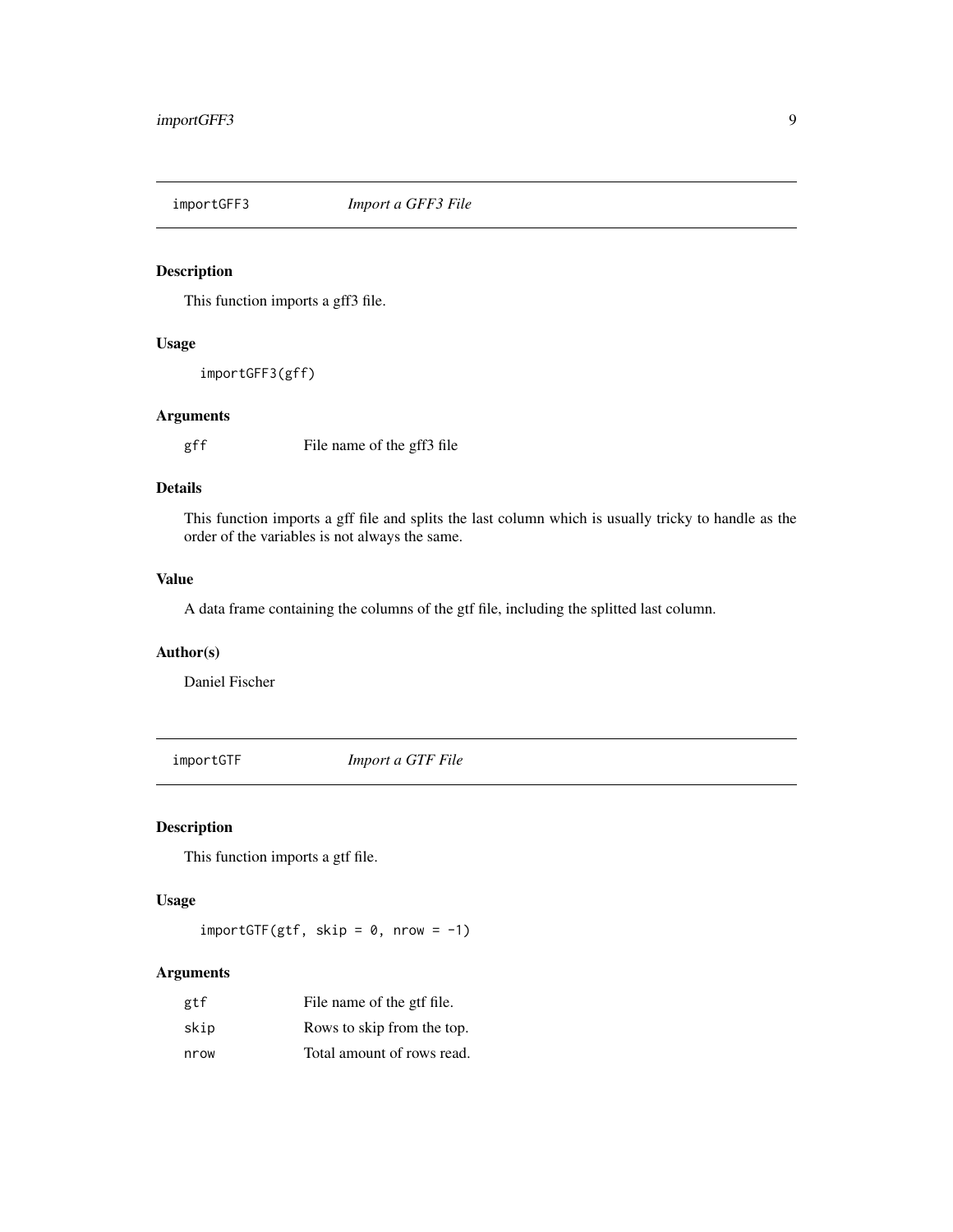#### <span id="page-9-0"></span>Details

This function imports a gtf file and splits the column 9 which is usually tricky to handle as the order of the variables is not always the same.

#### Value

A data frame containing the columns of the gtf file, including the splitted last column.

#### Author(s)

Daniel Fischer

importPedMap *Import a ped/map File Pair*

# Description

This function imports a ped/map file pair.

#### Usage

```
importPedMap(ped, map=NULL, pedSep="\t", pedHeader=FALSE, genoSep="",
            mapSep="\t", mapHeader=FALSE, na.value="0")
```
#### Arguments

| ped       | File name of the ped file.                        |
|-----------|---------------------------------------------------|
| map       | File name of the map file, optional, see details. |
| pedSep    | Column separator in the ped file.                 |
| pedHeader | Logical, ped file contains header.                |
| genoSep   | Separator for Genotype, see details.              |
| mapSep    | Column separator in the map file.                 |
| mapHeader | Logical, map file contains header.                |
| na.value  | Character, encoding of missing values.            |

#### Details

This function imports a ped/map file pair. For that it is sufficient to provide the file name of the ped file, if the map file has the same name, but just the .map ending (e.g. myFile.ped and myFile.map). Also, the file suffix .ped can be ommited.

The genoSep option provides the separator between the Alleles within one Genotype, e.g 'A A' (genoSep=" ") or 'A/A' (genoSep="/").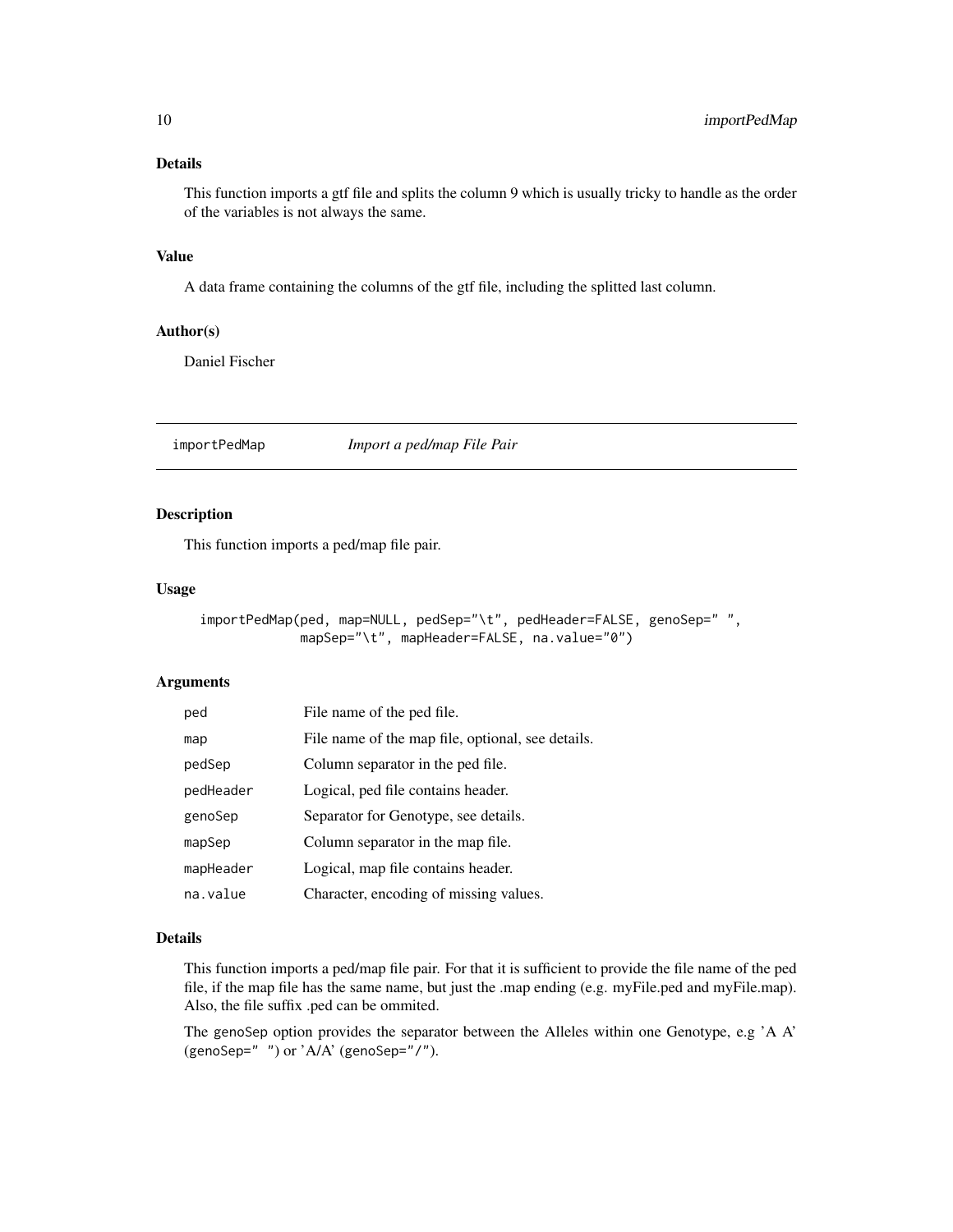# <span id="page-10-0"></span>importXML 11

# Value

A list of type pedMap with the three list items:

| map  | Matrix with the Genotype Map information. |
|------|-------------------------------------------|
| fam  | Matrix with the family information.       |
| geno | Matrix with the genotype information.     |

#### Author(s)

Daniel Fischer

# Description

This function imports a xml file produced from blastSeq.

# Usage

```
importXML(fa, folder, idTH = 0.8, verbose=TRUE)
```
# Arguments

| fa      | Sequence names.                         |
|---------|-----------------------------------------|
| folder  | Folder, where the xml files are stored. |
| idTH    | Identity threshold, see details.        |
| verbose | Logical, function give status messages. |

# Details

This function imports a xml files produced from the blastSeq function. The idTh options sets the limit, what the minimum id threshold is until a hit will be taken into the result data frame.

# Value

A data frame containing the results.

# Author(s)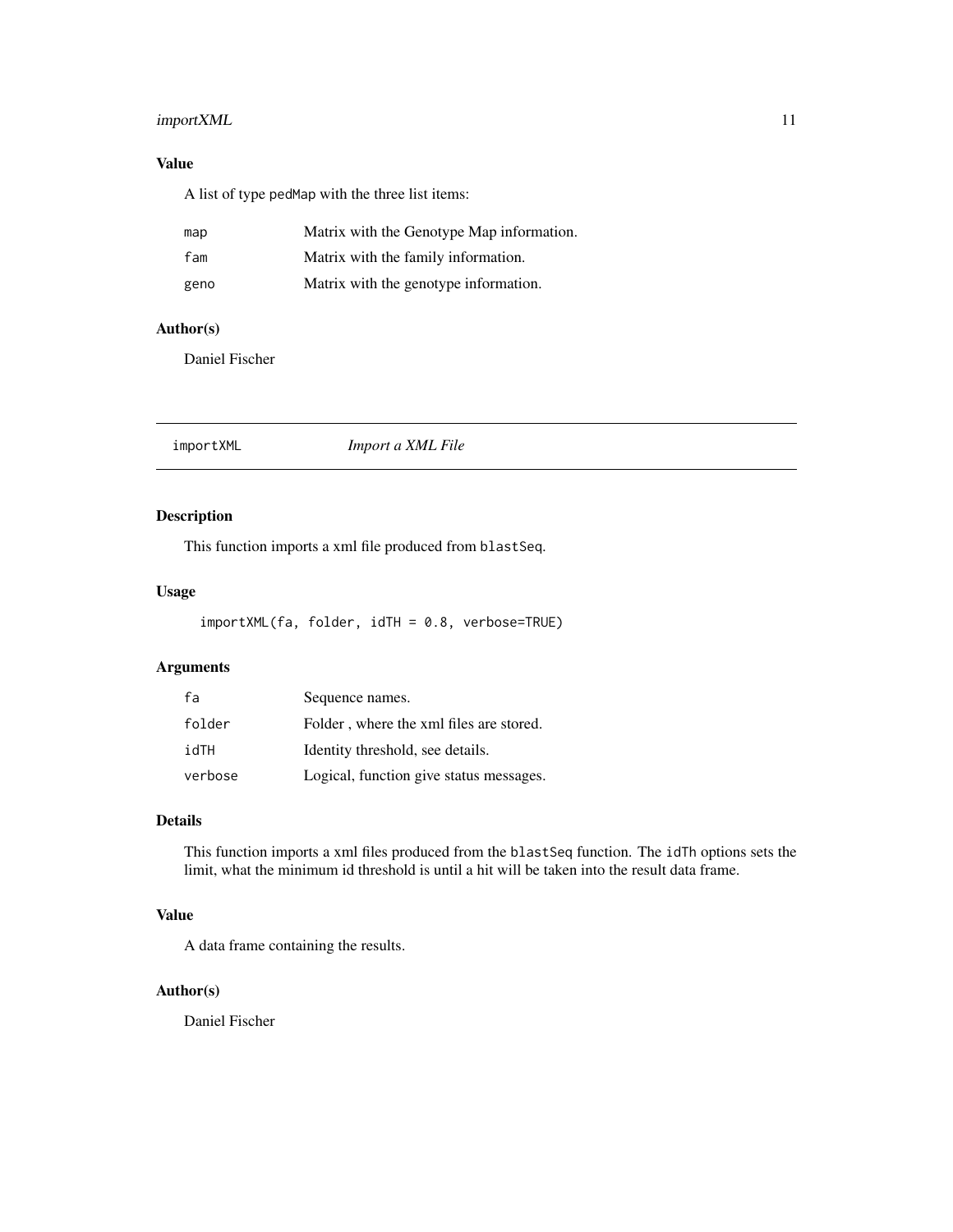<span id="page-11-0"></span>

Prints an ensgInfo object.

#### Usage

## S3 method for class 'ensgInfo' print(x, full=FALSE, ...)

#### Arguments

| $\mathsf{x}$ | Object of class ensgInfo.                       |
|--------------|-------------------------------------------------|
| full         | Logical, shall the full information be plotted. |
| .            | Additional arguments.                           |

# Details

The print function displays an ensgInfo object. By default just the Ensembl ID and the corresponding gene name is plotted. Setting the option full=TRUE provides further information.

# Author(s)

Daniel Fischer

<span id="page-11-1"></span>print.fa *Print an fa Object*

# Description

Prints an fa object.

#### Usage

```
## S3 method for class 'fa'
print(x, n=2, seq.out=50, ...)
```
# Arguments

| X       | Object of class fa.                             |
|---------|-------------------------------------------------|
| n       | Amount of elements to be displayed, numeric.    |
| seg.out | Length of each element to be displayed, numeric |
|         | Additional parameters.                          |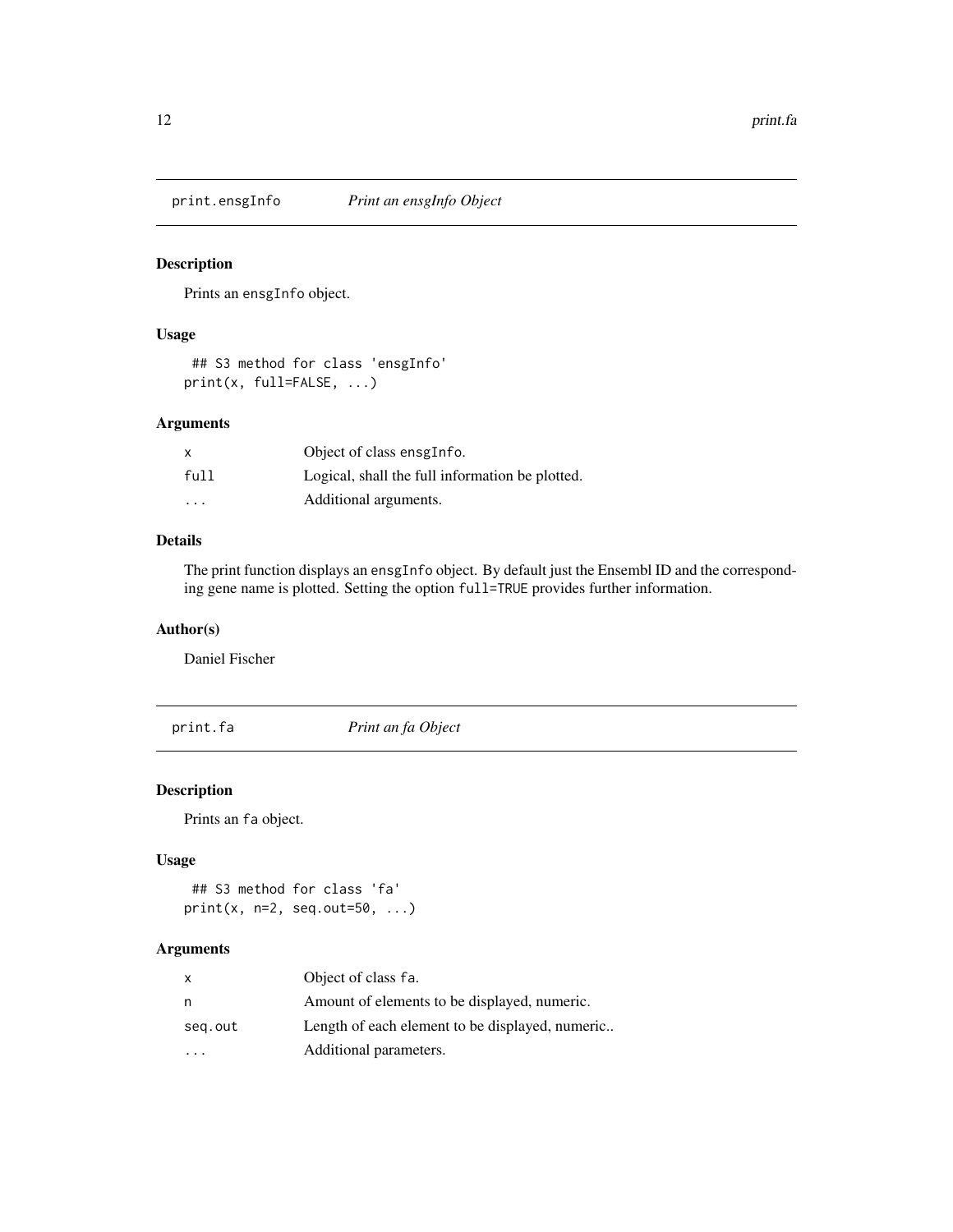# <span id="page-12-0"></span>print.pedMap 13

# Details

The print function displays an fa object. By default just the first two elements with their first 50 bases are displayed. To display the full sequence, set seq.out=NULL.

#### Author(s)

Daniel Fischer

print.pedMap *Print an pedMap Object*

# Description

Prints an pedMap object.

#### Usage

## S3 method for class 'pedMap' print(x, nrow=5, ncol=10,  $\ldots$ )

#### Arguments

| X    | Object of class pedMap.                  |
|------|------------------------------------------|
| nrow | Amount of rows to be displayed, numeric. |
| ncol | Amount of cols to be displayed, numeric. |
|      | Additional parameters.                   |

#### Details

The print function displays an pedMap object. By default just the first 5 rows of each list item and the first 10 columns of the geno matrix are displayed.

# Author(s)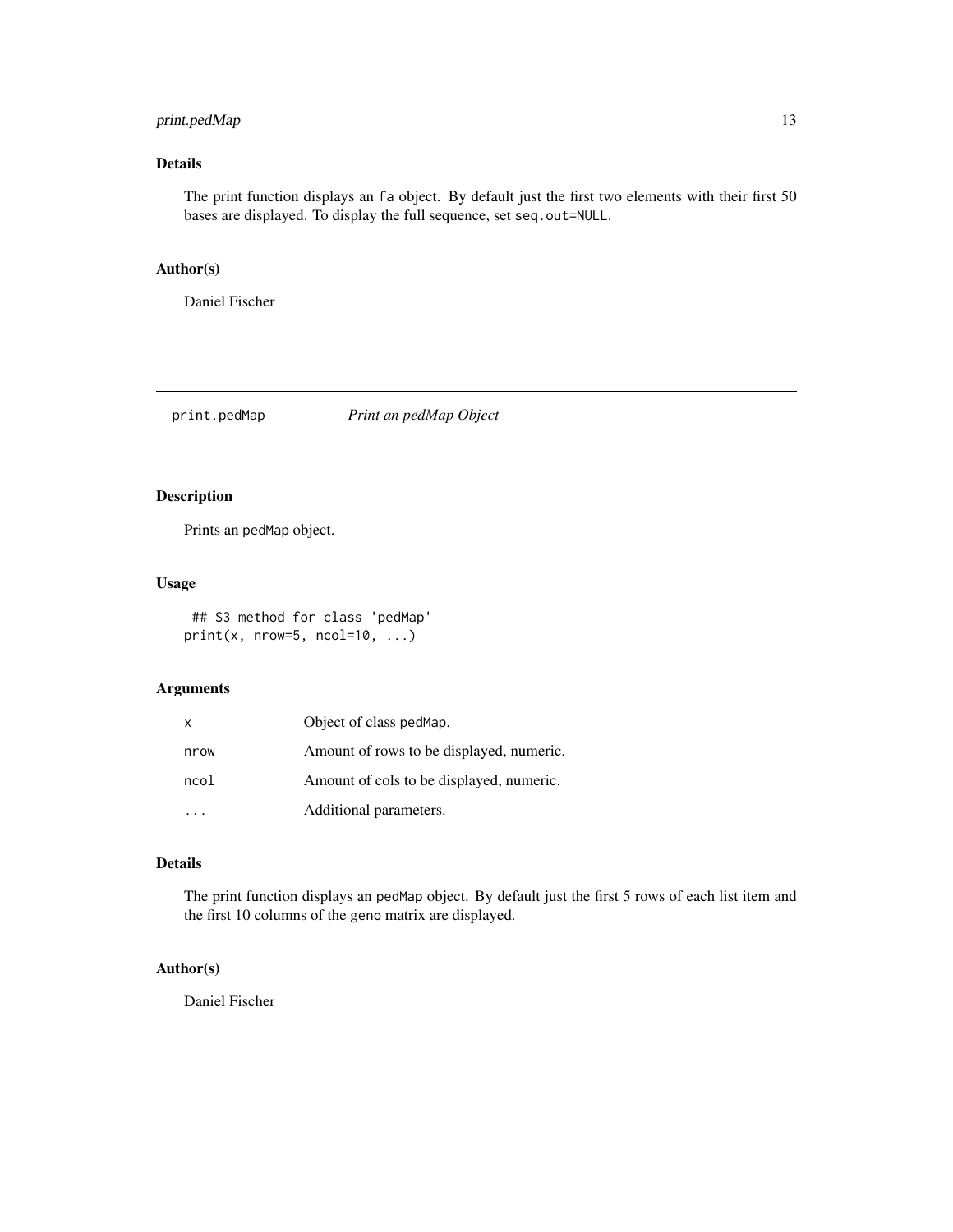<span id="page-13-0"></span>print.xmlImport *Print an xmlImport Object*

#### Description

Prints an xmlImport object.

#### Usage

## S3 method for class 'xmlImport' print(x,  $n=2, ...$ )

#### Arguments

| X | Object of class xmlImport.                   |
|---|----------------------------------------------|
| n | Amount of elements to be displayed, numeric. |
| . | Additional parameters.                       |

# Details

The print function displays an xmlImport object. By default just the first two elements are displayed.

# Author(s)

Daniel Fischer

species *Species Name for Blast Search*

# Description

Standardized species names for blast search.

# Usage

species

# Format

This vector contains 134 species names.

#### Note

Note, the names have been extracted on 1.6.2014 from the NCBI server.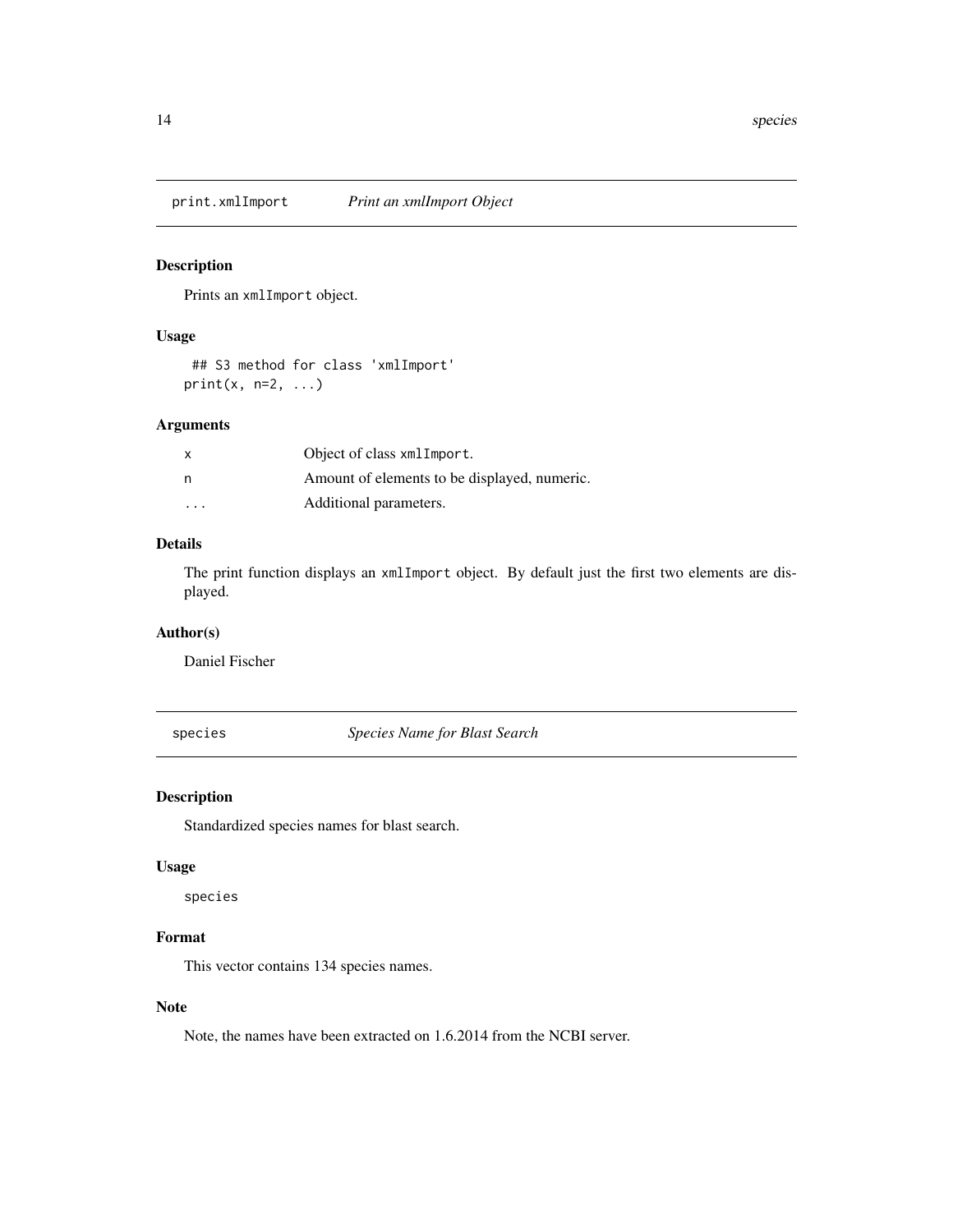<span id="page-14-0"></span>

This function visualizes the different quantities of blast machtes.

#### Usage

```
speciesFigure(xml, species=NULL, type="chr", n=2:11, plot=TRUE)
```
# Arguments

| xml     | An xml object.                     |
|---------|------------------------------------|
| species | A vector with species names.       |
| type    | The type of plot.                  |
| n       | Ranks to be plotted                |
| plot    | Logical, shall the plot be plotted |

# Details

This function plots the frequency barplot of the blast results, divided for each species. The species of interest can be provided with the species object.

#### Value

A figure.

# Author(s)

Daniel Fischer

# Examples

```
## Not run:
  speciesFigure(xml, species=NULL, type="chr", n=2:11, plot=TRUE)
```
## End(Not run)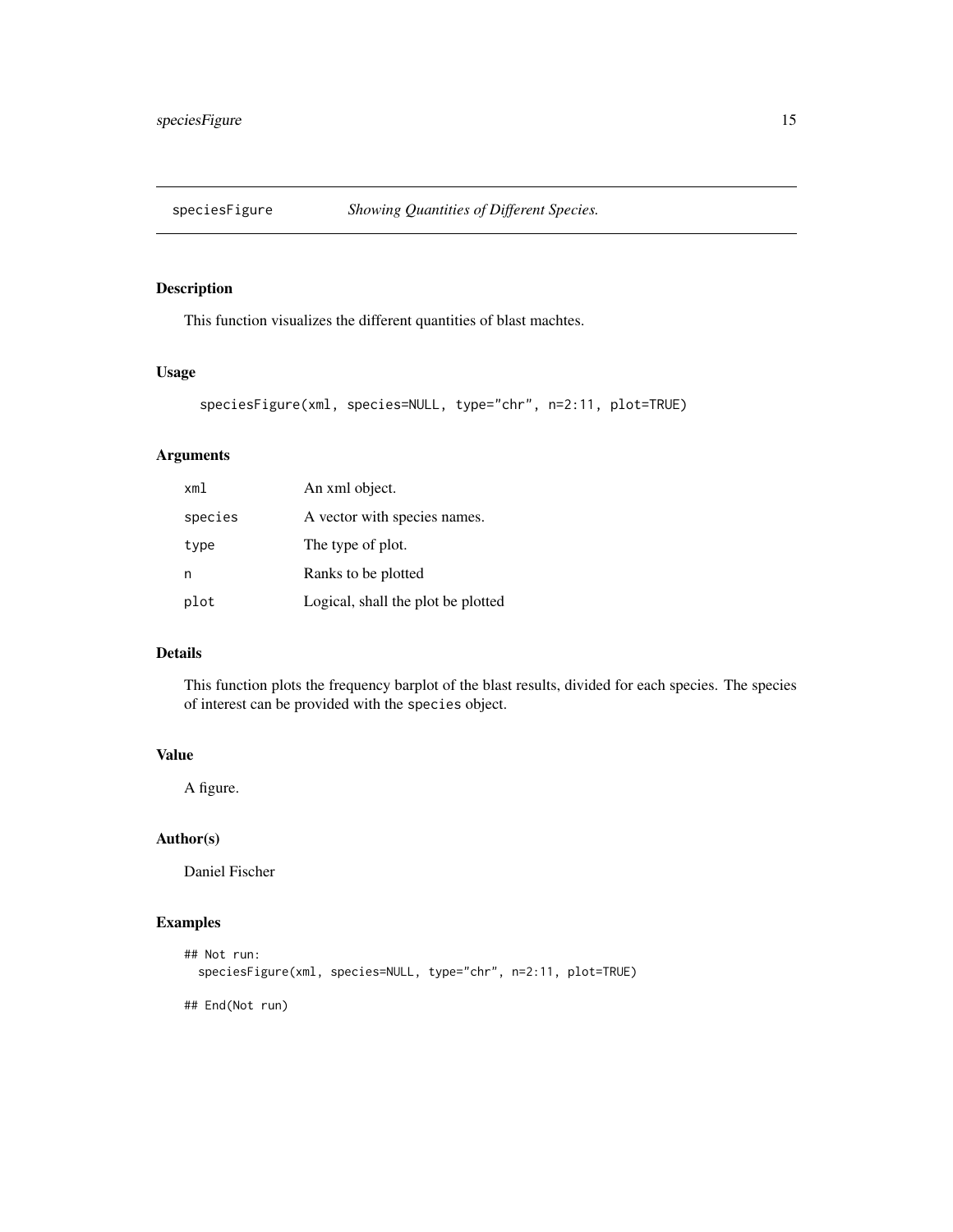<span id="page-15-0"></span>

This function takes a Dose Beagle output and rewrites the output.

#### Usage

subDose(file=NULL, vmmk=NULL, out=NULL, removeInsertions=TRUE, verbose=TRUE)

# Arguments

| file                       | Location of the original Beagle file (String).   |  |
|----------------------------|--------------------------------------------------|--|
| vmmk                       | Location of the Variant Map Master key (String). |  |
| out                        | Name and location of the output file (String).   |  |
| verbose                    | The function gives feedback.                     |  |
| removeInsertions           |                                                  |  |
| All Indels will be removed |                                                  |  |

#### Details

This function takes a Beagle Dose file and rewrites the alleles from numerical to character, based on the information provided in a variant map master key.

#### Value

A rewritten beagle phased file.

#### Author(s)

Daniel Fischer

subGprobs *Rewrite the Gprobs File from a Beagle Output*

# Description

This function takes a Gprobs Beagle output and rewrites the output.

# Usage

subGprobs(file=NULL, vmmk=NULL, out=NULL, chunkSize=100000, removeInsertions=TRUE, verbose = TRUE, writeOut=TRUE)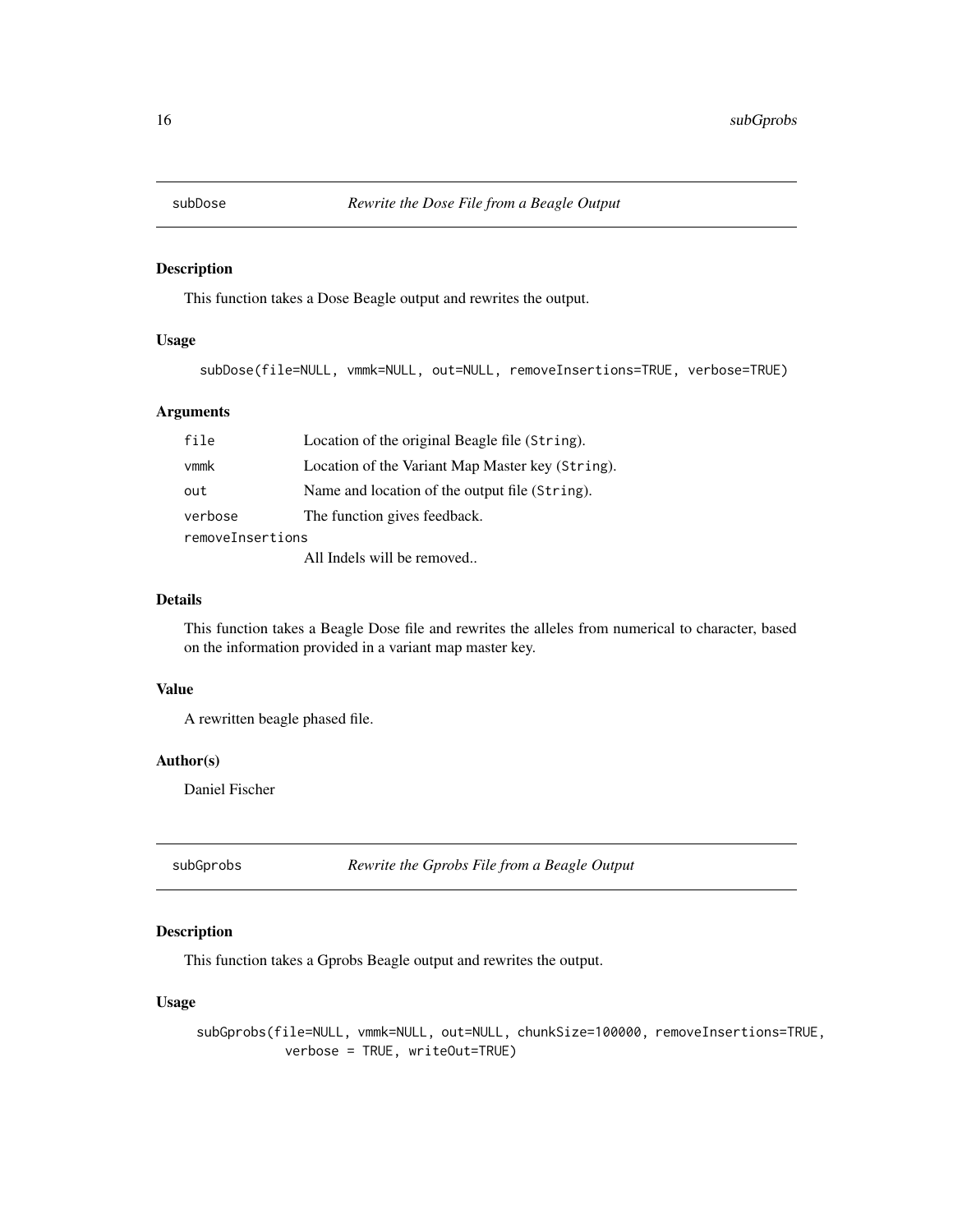#### <span id="page-16-0"></span>subPhased 27 and 27 and 27 and 27 and 27 and 27 and 27 and 27 and 27 and 27 and 27 and 27 and 27 and 27 and 27

#### Arguments

| file             | Location of the original Beagle file (String).   |
|------------------|--------------------------------------------------|
| vmmk             | Location of the Variant Map Master key (String). |
| out              | Name and location of the output file (String).   |
| chunkSize        | For large Beagle files, the chunk size.          |
| removeInsertions |                                                  |
|                  | All Indels will be removed.                      |
| verbose          | The function gives feedback.                     |
| writeOut         | Logical, write the output back to the HDD.       |

#### Details

This function takes a Beagle Gprobs file and rewrites the alleles from numerical to character, based on the information provided in a variant map master key. For larger files the function can process the rewriting in chunks in order to save memory.

#### Value

A rewritten beagle Gprobs file.

#### Author(s)

Daniel Fischer

subPhased *Rewrite the Phased File from a Beagle Output*

# Description

This function takes a phased Beagle output and rewrites the output.

#### Usage

```
subPhased(file=NULL, vmmk = NULL, out=NULL, chunkSize=100000, verbose=TRUE,
         removeInsertions=TRUE)
```
# Arguments

| file             | Location of the original Beagle file (String).   |
|------------------|--------------------------------------------------|
| $v$ mm $k$       | Location of the Variant Map Master key (String). |
| out              | Name and location of the output file (String).   |
| chunkSize        | For large Beagle files, the chunk size.          |
| verbose          | The function gives feedback.                     |
| removeInsertions |                                                  |
|                  | All Indels will be removed                       |

All Indels will be removed.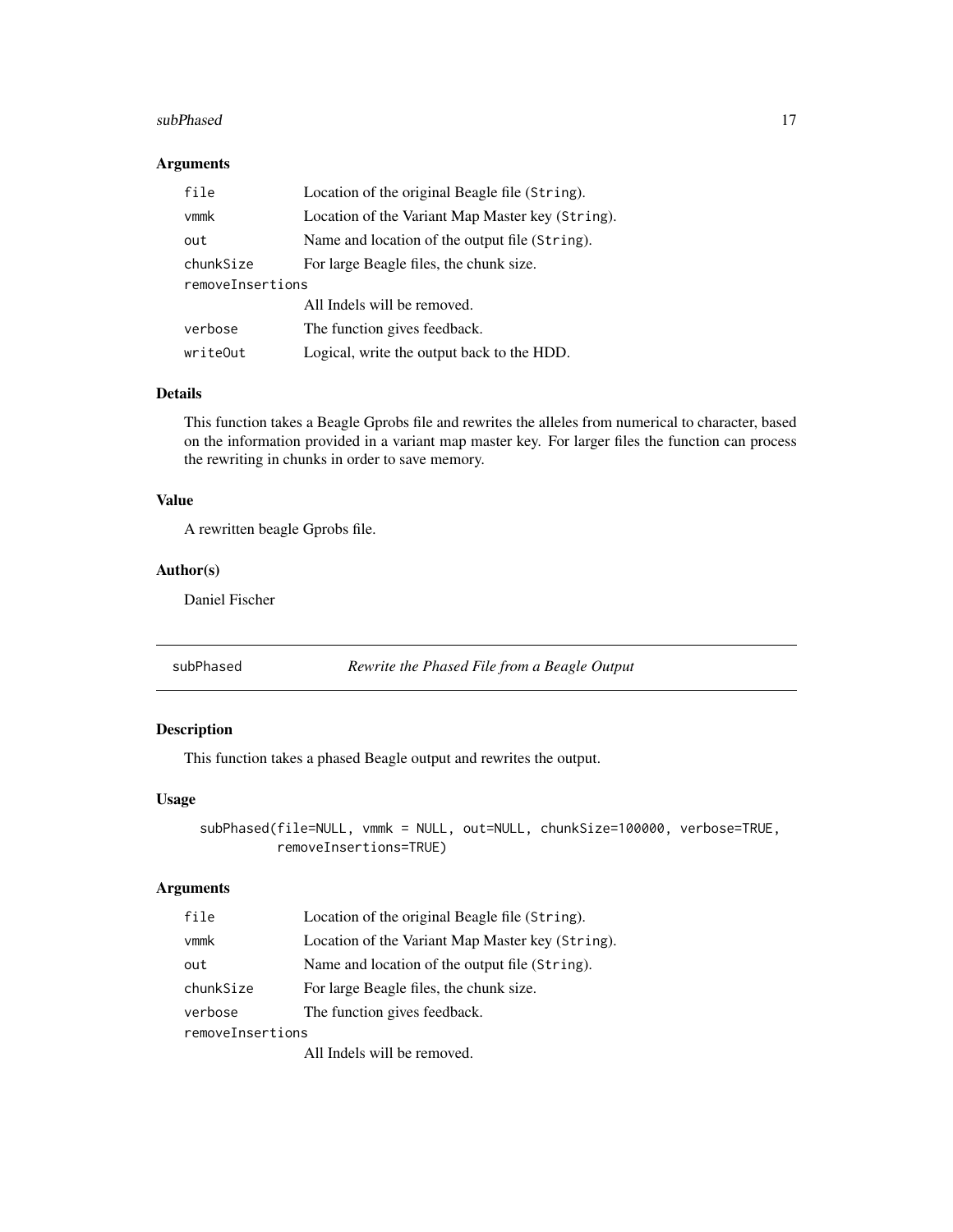# <span id="page-17-0"></span>Details

This function takes a Beagle phased file and rewrites the alleles from numerical to character, based on the information provided in a variant map master key. For larger files the function can process the rewriting in chunks in order to save memory.

#### Value

A rewritten beagle phased file.

# Author(s)

Daniel Fischer

summary.ensgInfo *Summarize an ensgInfo Object*

# Description

Summarizes and prints an ensgInfo object in an informative way.

#### Usage

## S3 method for class 'ensgInfo' summary(object, ...)

#### Arguments

| object | Object of class ensgInfo. |
|--------|---------------------------|
| .      | Additional parameters.    |

#### Details

Summary for a ensgInfo object, providing the amount of different gene types in the query.

# Author(s)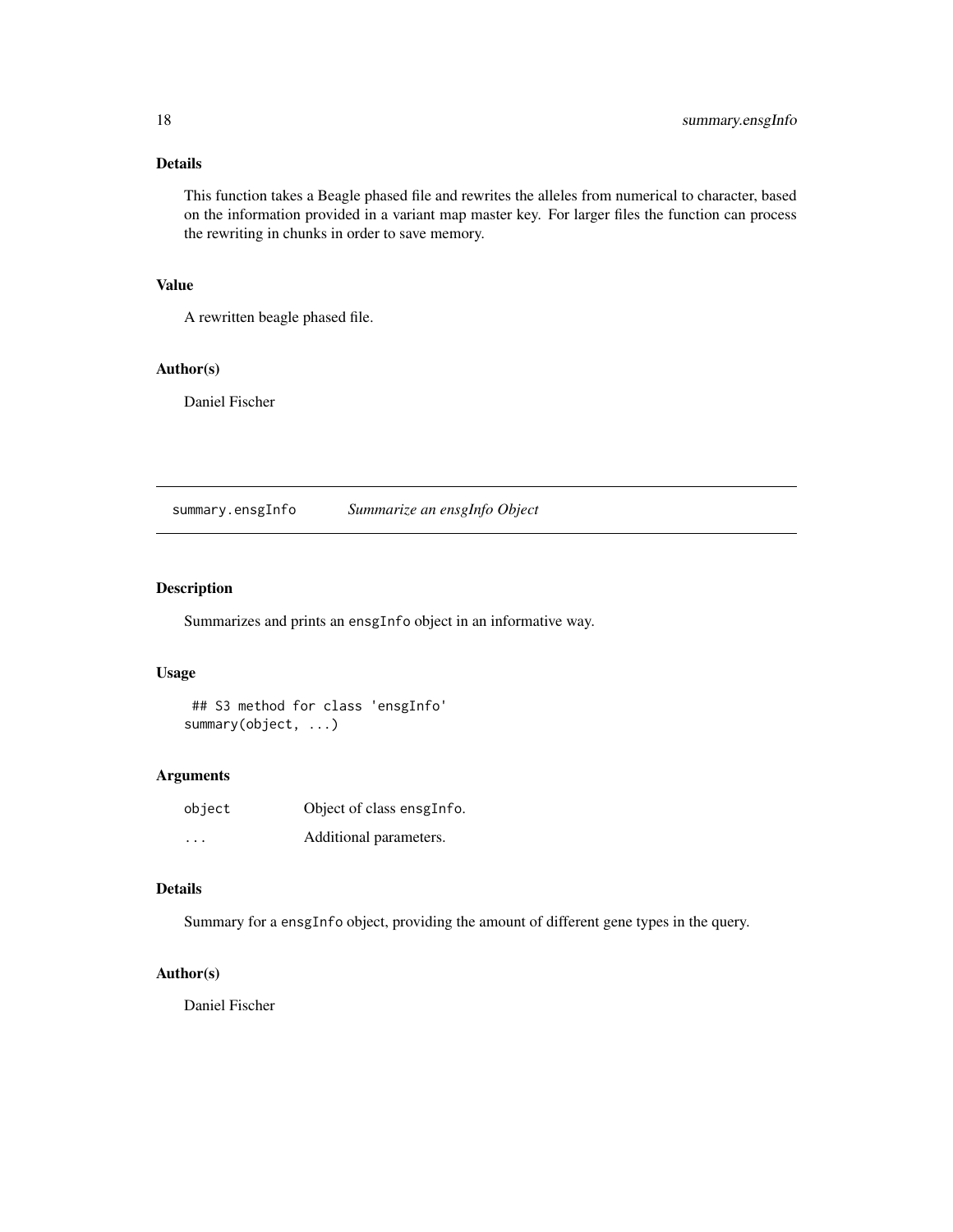<span id="page-18-1"></span><span id="page-18-0"></span>

Summarizes and prints an fa object in an informative way.

# Usage

## S3 method for class 'fa' summary(object, ...)

# Arguments

| object  | Object of class fa.    |
|---------|------------------------|
| $\cdot$ | Additional parameters. |

#### Details

Summary for a fa object, providing the amount of sequences, the minimum and maximum length as well as the average length.

#### Author(s)

Daniel Fischer

summary.pedMap *Summarize an pedMap Object*

# Description

Summarizes an pedMap object in an informative way.

# Usage

```
## S3 method for class 'pedMap'
summary(object, ...)
```
#### Arguments

| object | Object of class pedMap. |
|--------|-------------------------|
| .      | Additional parameters.  |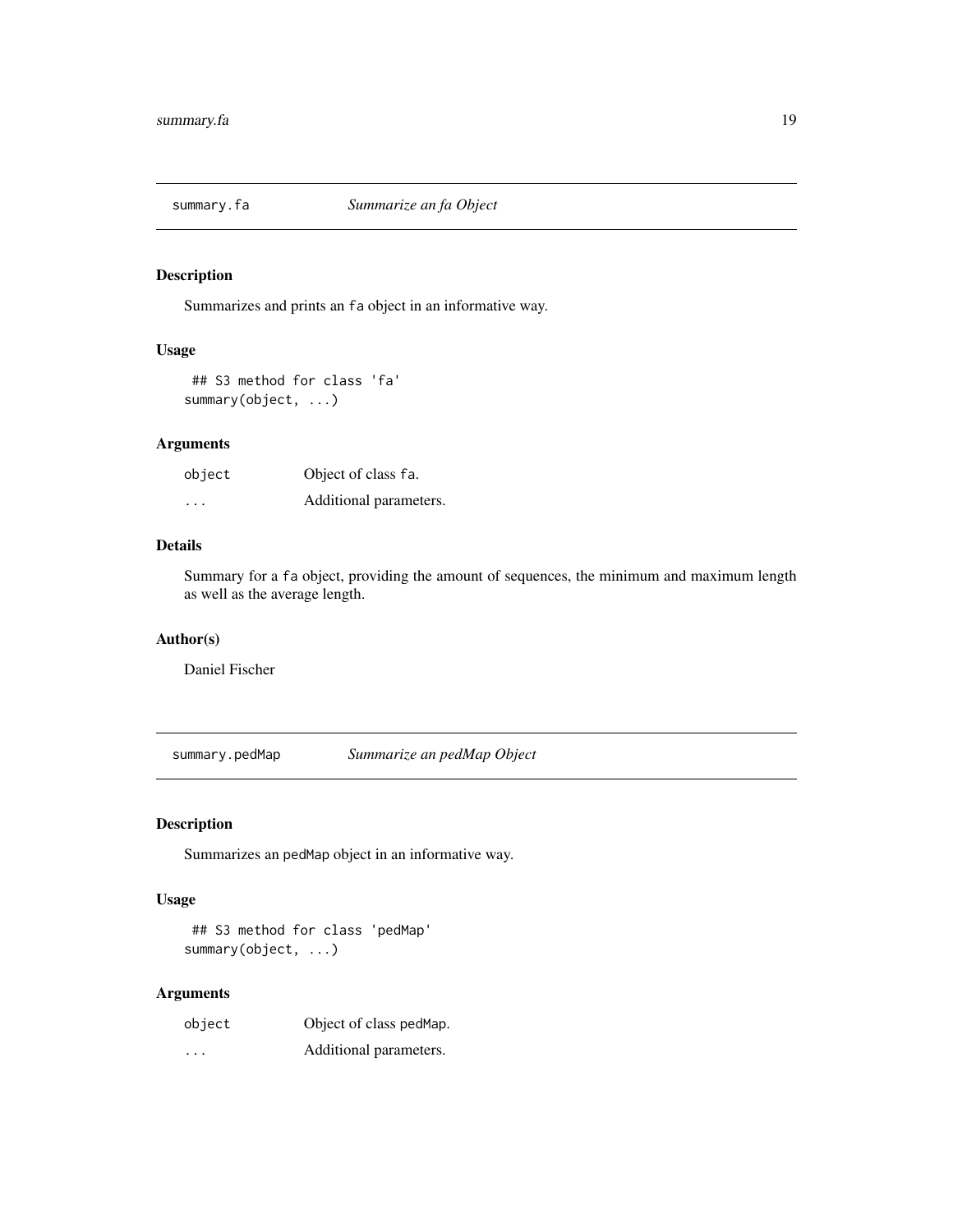# Details

Summary for a pedMap object, providing the dimensions of the map, the fam and the geno matrix as well as the total amount of Allele A/A, A/B, B/B as well as the amount of missing data and the monomorhic locations.

# Author(s)